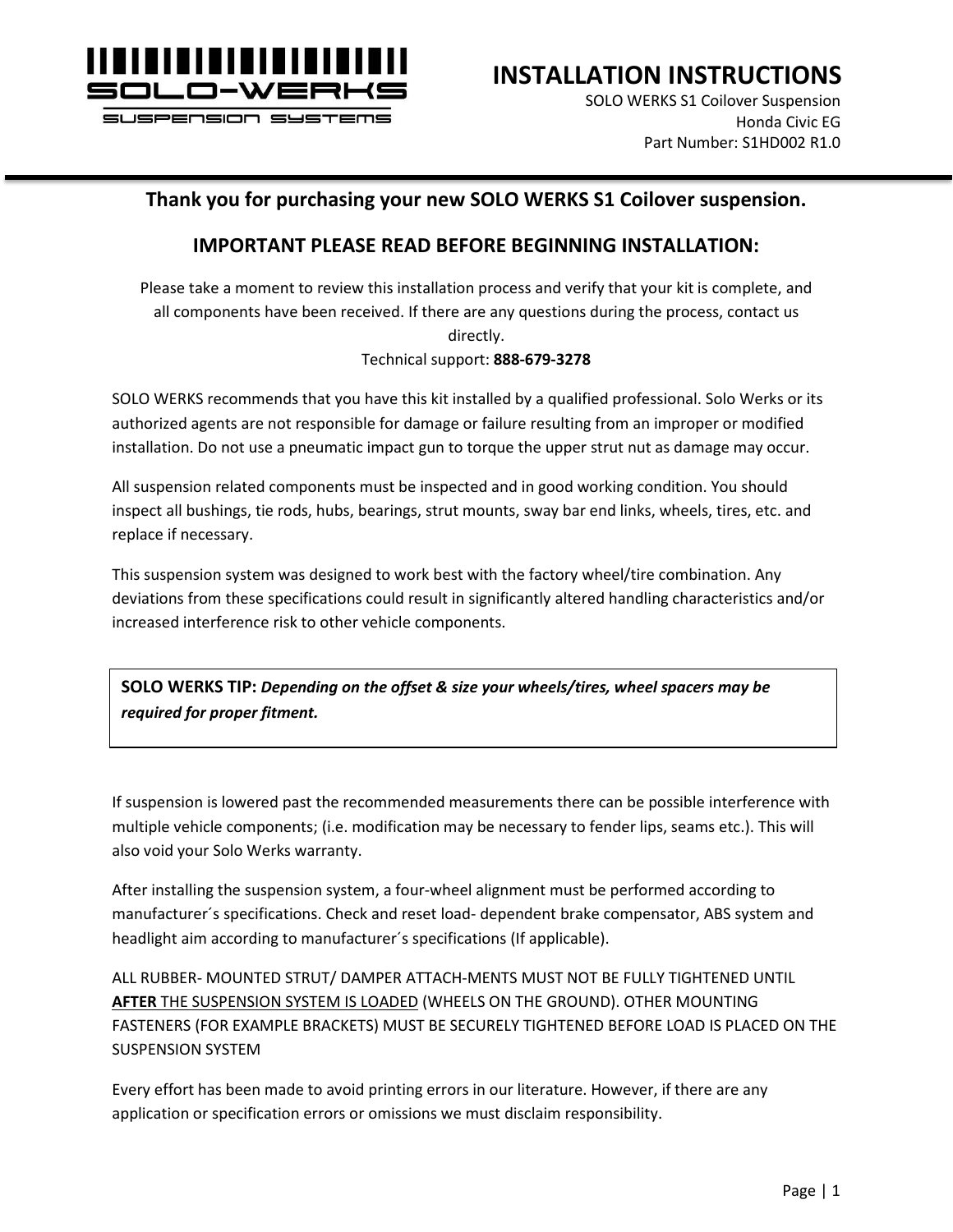

SOLO WERKS S1 Coilover Suspension Honda Civic EG Part Number: S1HD002 R1.0

#### **Solo Werks Coilover Pre-Assembly – Priming the Dampers**



**SOLO WERKS TIP:** *As the suspension is shipped and stored in a horizontal position, it is advisable to exercise or Prime the shock absorber before you install them to ensure that the internal contents are in the correct chambers. Therefore, we advise that before you assemble the front coilover shock absorber, take a moment to purge the shock absorber.*

*To do this, one side at a time remove the following from one of the front Coilover Assemblies (if equipped):*

- *Two Upper fasteners (lock nut and securing nut)*
- *Upper Spring Perch*
- *Main Spring*
- *Spring Isolator*
- *Helper Spring*

*You will then be left with the coilover strut with the bumpstop and vent disc on the shaft. Pull the bumpstop up to the top of the chrome shock shaft, just before the threaded portion.*

*With the shock upright (as it would be installed in the vehicle) compress the shock shaft until the bump stop touches the shock housing, and then pull to extend the shock shaft back to full extension.*

*Repeat 3-5 times minimum. You will notice the shock forces getting progressively harder each time. Once they feel consistent each way, you are ready to install.*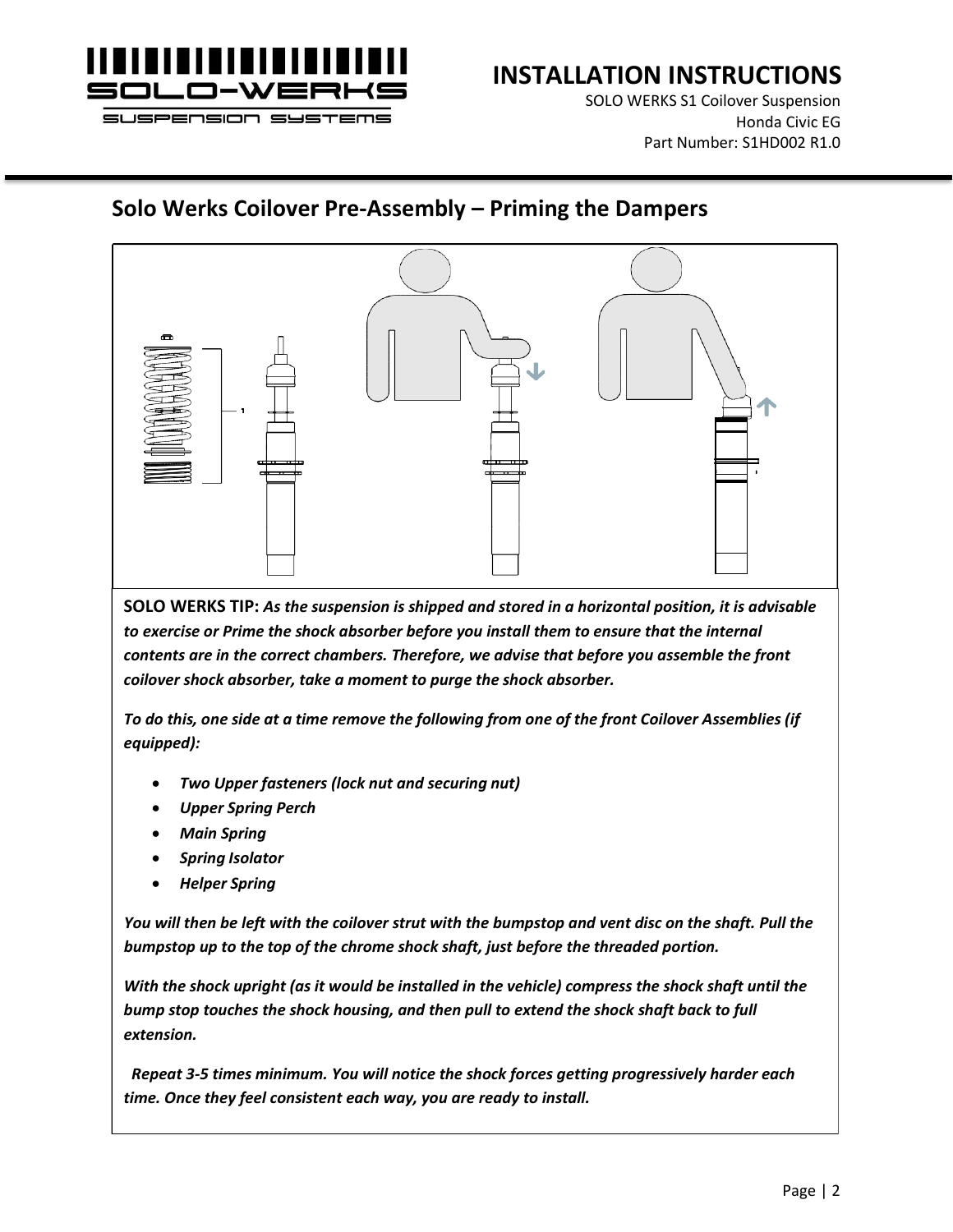

SOLO WERKS S1 Coilover Suspension Honda Civic EG Part Number: S1HD002 R1.0

#### **Front Suspension Assembly**



# **Installation**

#### **Front Suspension**

- 1. Remove the OEM dust cover and bump stop, they will not be re used.
- 2. Inspect then Install the factory top mount with the supplied top nut and original washer
- 3. Piston Rod Nut Torque is 35nm / 26 ft-lb.
- 4. All Other fasteners should be tightened to factory specifications.

| # | <b>Description</b>           | <b>Part Number</b> |
|---|------------------------------|--------------------|
| 1 | <b>Top Nut</b>               | M10x1-6g           |
| 2 | <b>OEM Upper Shock Mount</b> |                    |
| 3 | Elastomer Bumpstop           | 34 <sub>mm</sub>   |
| 4 | <b>Vent Disc</b>             |                    |
| 5 | Dust Boot                    |                    |
| 6 | Spring                       | 800360             |
|   | <b>Front Shock</b>           | 800350             |
| 8 | Lower Spring Perch           |                    |
| 9 | Lock Ring                    |                    |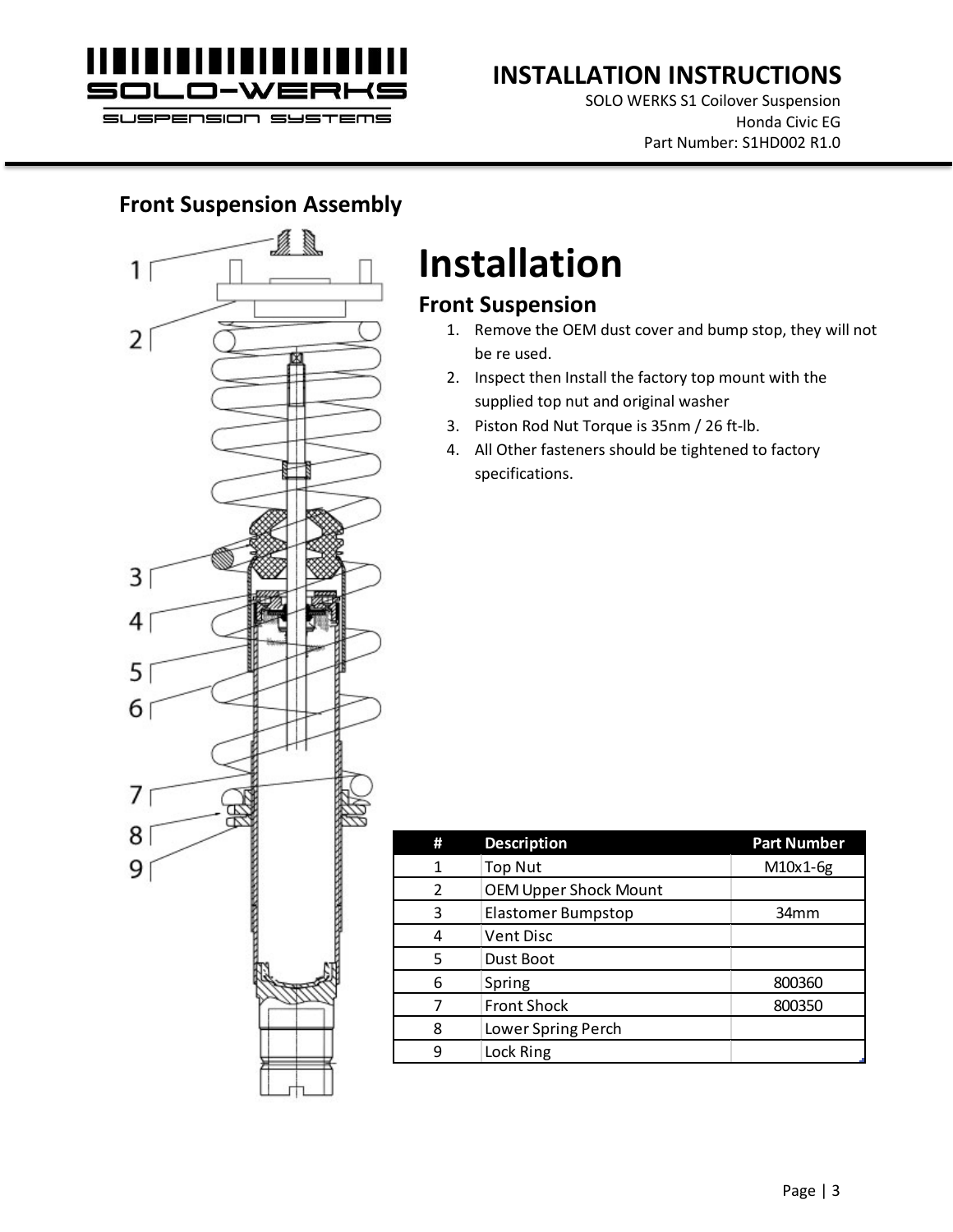

SOLO WERKS S1 Coilover Suspension Honda Civic EG Part Number: S1HD002 R1.0

#### **Rear Suspension Assembly**



## **Installation**

#### **Rear Suspension**

- 1. Remove the OEM dust cover and bump stop, they will not be re used.
- 2. Inspect then Install the factory top mount with the supplied top nut and original washer
- 3. Piston Rod Nut Torque is 25nm / 18 ft-lb.
- 4. All Other fasteners should be tightened to factory specifications.

| #             | <b>Description</b>           | <b>Part Number</b> |
|---------------|------------------------------|--------------------|
| 1             | <b>Top Nut</b>               | M10x1-6g           |
| $\mathcal{P}$ | <b>OEM Upper Shock Mount</b> |                    |
| 3             | Washer                       |                    |
| 4             | Elastomer Bumpstop           | 50 <sub>mm</sub>   |
| 5             | Dust Boot                    |                    |
| 6             | <b>Rear Spring</b>           | 800380             |
| 7             | <b>Rear Shock</b>            | 800370             |
| 8             | Lower Spring Perch           |                    |
| 9             | Lock Ring                    |                    |
| 10            | Lower Shock Mount Bolt & Nut |                    |
|               |                              |                    |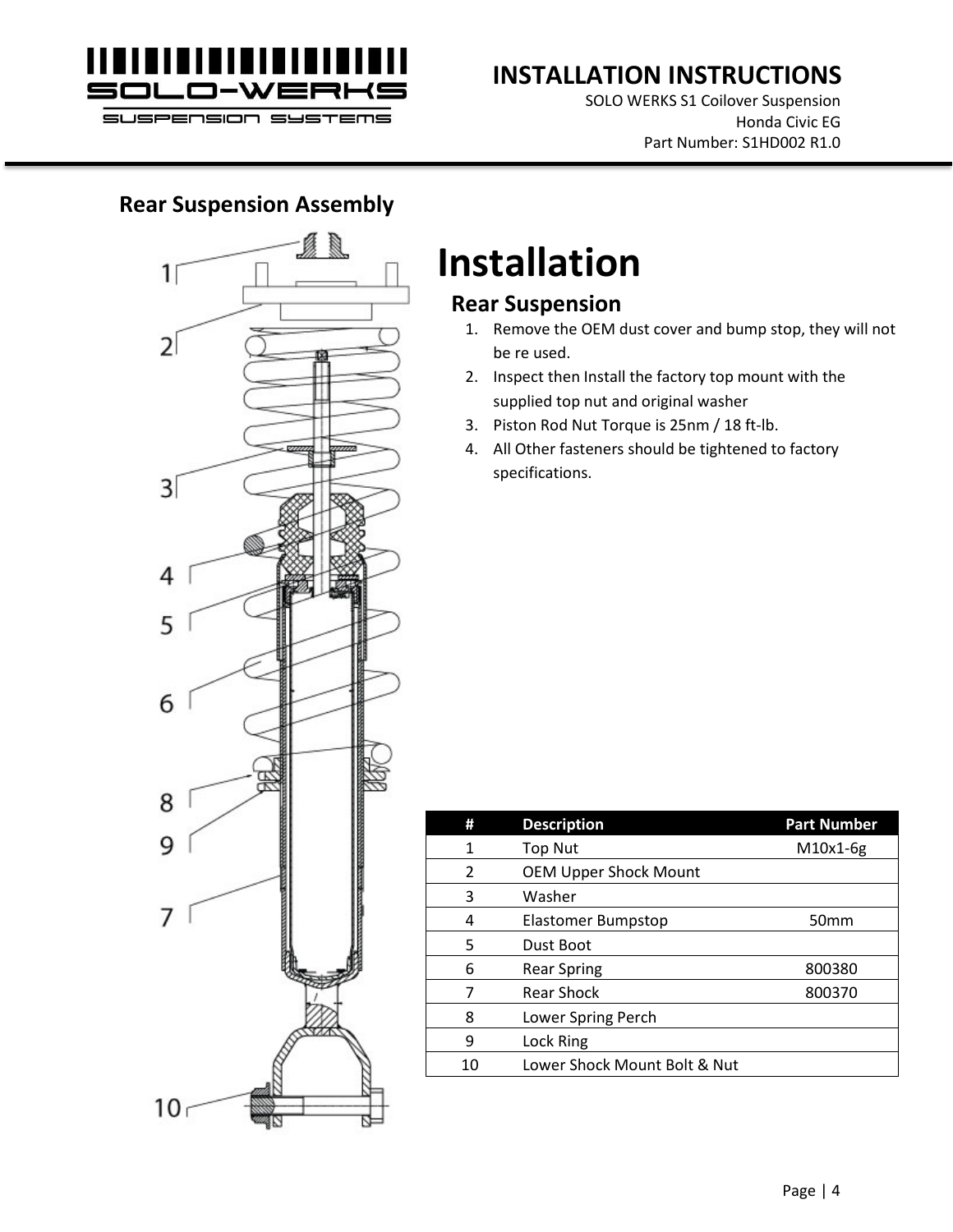

SOLO WERKS S1 Coilover Suspension Honda Civic EG Part Number: S1HD002 R1.0

### **Solo Werks Coilover Final Details – Heights & Working Ranges**



|             |             | Lowering Range |         |               |               |  |
|-------------|-------------|----------------|---------|---------------|---------------|--|
|             |             | in mm          |         | in Inch       |               |  |
| Model       | Year        | Front          | Rear    | Front         | Rear          |  |
| Honda Civic | $92' - 95'$ | 40-75mm        | 40-75mm | $1.6" - 3.0"$ | $1.6" - 3.0"$ |  |

| <b>Front Measurement</b> |              |             |               |        |          |  |  |
|--------------------------|--------------|-------------|---------------|--------|----------|--|--|
| Max low mm               | Max low Inch | Max high mm | Max high Inch | OEM mm | OEM Inch |  |  |
| 300                      | 11 7/8"      | 330         | 12"           | 375    | 14.3/4"  |  |  |

| Rear Measurement |              |             |               |        |          |  |  |
|------------------|--------------|-------------|---------------|--------|----------|--|--|
| Max low mm       | Max low Inch | Max high mm | Max high Inch | OEM mm | OEM Inch |  |  |
| 310              | 12 1/4"      | 340         | 131/2"        | 385    | 151/8"   |  |  |

• These measurements are in place to allow both front and rear dampers to operate properly and allow for ample shock travel. • All measurements will be referenced from "center of wheel hub to bottom lip of fender" (see example figure "A") Using this system outside of this range can cause premature failure and is cause to void your manufacturer specified warranty. • Helper springs (if equipped) are intended to keep preload on the main spring under full suspension extension, do not remove!